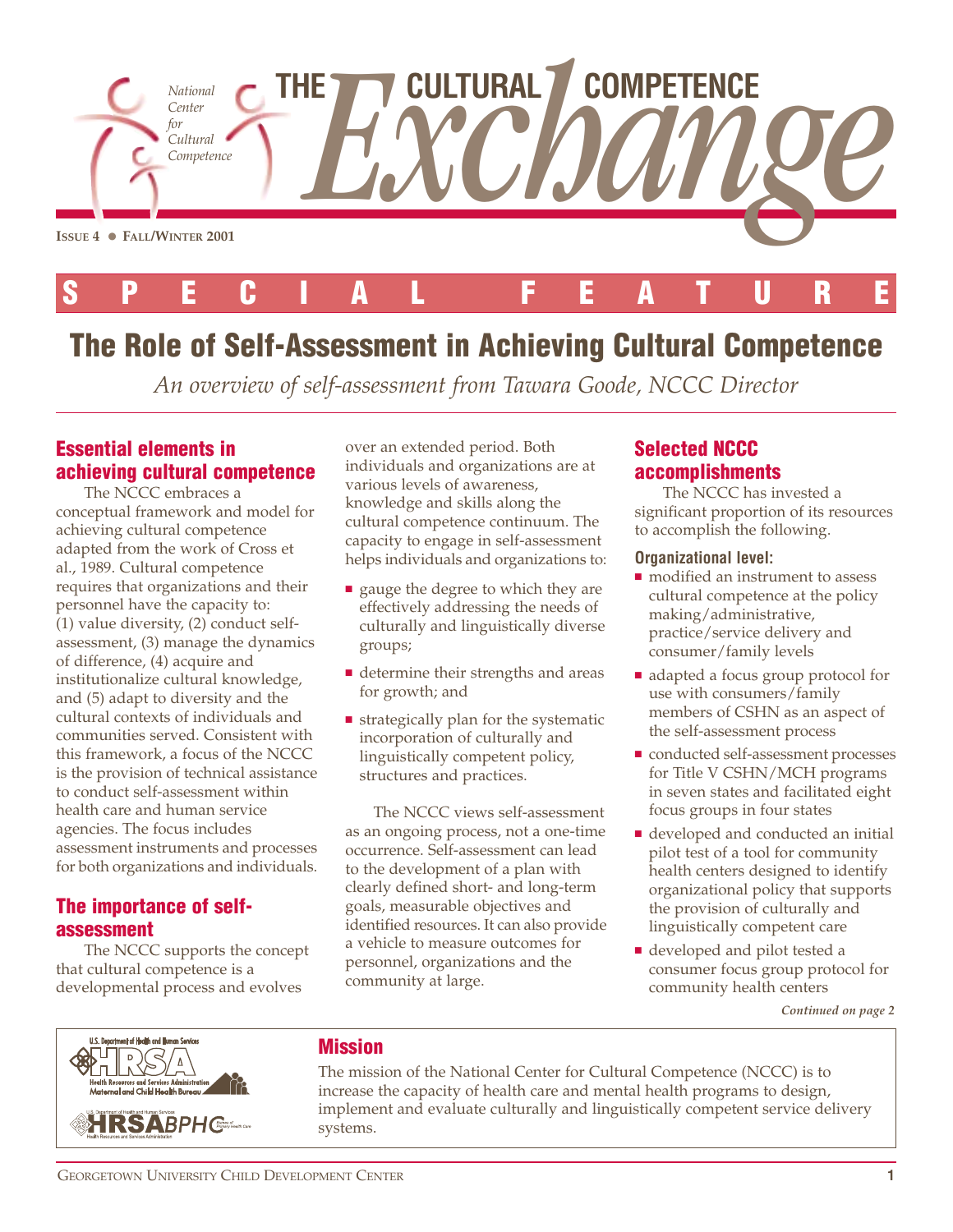*Achieving Cultural Competence Continued*

- developed checklists that promote cultural competence in policy develop and administration for primary health care, language access, research and community engagement
- presented over **10** key note addresses and workshops on organizational self-assessment at national conferences

#### **Individual level:**

- developed four self-assessment checklists to heighten awareness and sensitivity to the importance of cultural competence specifically targeted to personnel in early childhood, early intervention, primary health care, children with special health care needs, and SIDS/infant mortality
- disseminated over **35,000** copies of these checklists in venues such as conferences, technical assistance, in publications, and via the NCCC Web site.
- developed and conducted an initial pilot test of a tool, specifically designed for health care practitioners to identify their strengths and areas of growth in the provision of culturally and linguistically competent care.
- conducted over **40** workshops for diverse audiences using the checklists.

The NCCC will continue to document and disseminate "lessons learned" from self-assessment processes throughout the three remaining years of the Cooperative Agreement. This will include the publication of a monograph and a "how-to guide" for CSHN/MCH programs, Web-based articles and resources, topical conference calls, and regional meetings, conference presentations and workshops.

# **Perspective from Key Stakeholders**

T*he NCCC conducted several interviews with key stakeholders who have been involved in the development and testing of the Cultural Competence Health Practitioner Assessment and the Cultural Competence Policy Assessment.*

## *Interviews with…*

## **Denice Cora Bramble, M.D.**

*Senior Medical Advisor, BPHC, HRSA*

*Dr. Cora-Bramble gave the following responses when asked about the importance of cultural competence selfassessment to the health practitioner.*

"The practitioners are able to do as much as an organization allows them to do; if the organization as a whole is culturally competent, then that is fertile ground for the practitioner to practice in a culturally competent way."

"If the organization doesn't support cultural competence, the practitioner will be limited in what he/she can do. For instance, when we are talking about the issue of language barriers, even though there are creative and cost-effective solutions to obtaining translation or interpretation services, the organization may have to bear some sort of cost. If the organization for some reason doesn't feel that this is relevant, or they don't want to incur the cost even if they do feel it is relevant, that hinders what the practitioner can do."

"The organizational selfassessment can serve as a learning tool and a preamble to designing effective teaching/training modules. It can be revealing in pinpointing to an organization what areas need improvement and also identifies areas of need for those who provide training. We at the Bureau of Primary Health Care collaborated with the NCCC to develop two tools that measure the cultural competence of the practitioner as well as the policy and the organization—these tools enhance the self-assessment process".

### **James Mason, Ph.D.**

*Senior Project Consultant for the NCCC*



*Dr. James Mason is a Senior Project Consultant for the NCCC. He is currently a professor at Portland State University, Graduate*

*School of Social Work. He is the author of the Cultural Competence Self-Assessment Questionnaire (CCSAQ, 1996).*

#### **The reason for self-assessment**

"I think the reason one does cultural competence self-assessment is important. The CCSAQ is not designed to give anyone a rating, but to help identify ways to improve services for diverse and underserved populations."

#### **Promote growth without labeling**

"Timing is so important in assessment. We want to help inspire and promote people's growth. We compare an individual only to him or herself; or an organization to itself, over time. We don't compare apples and oranges. In other words, we don't make comparisons between two different individuals or two different organizations. With cultural competence, it doesn't matter where you are when you first assess yourself, it matters where you are the next time you are assessed, that is, individual or organizational growth. By paying attention only to the score, we might miss out on determination, commitment, growth, and maturation. These are far more important to the evolution of cultural competence."

#### **Design relevant training**

"Self-assessment helps prevent someone from designing services or even interventions for an agency that are irrelevant. For example, agencies often hire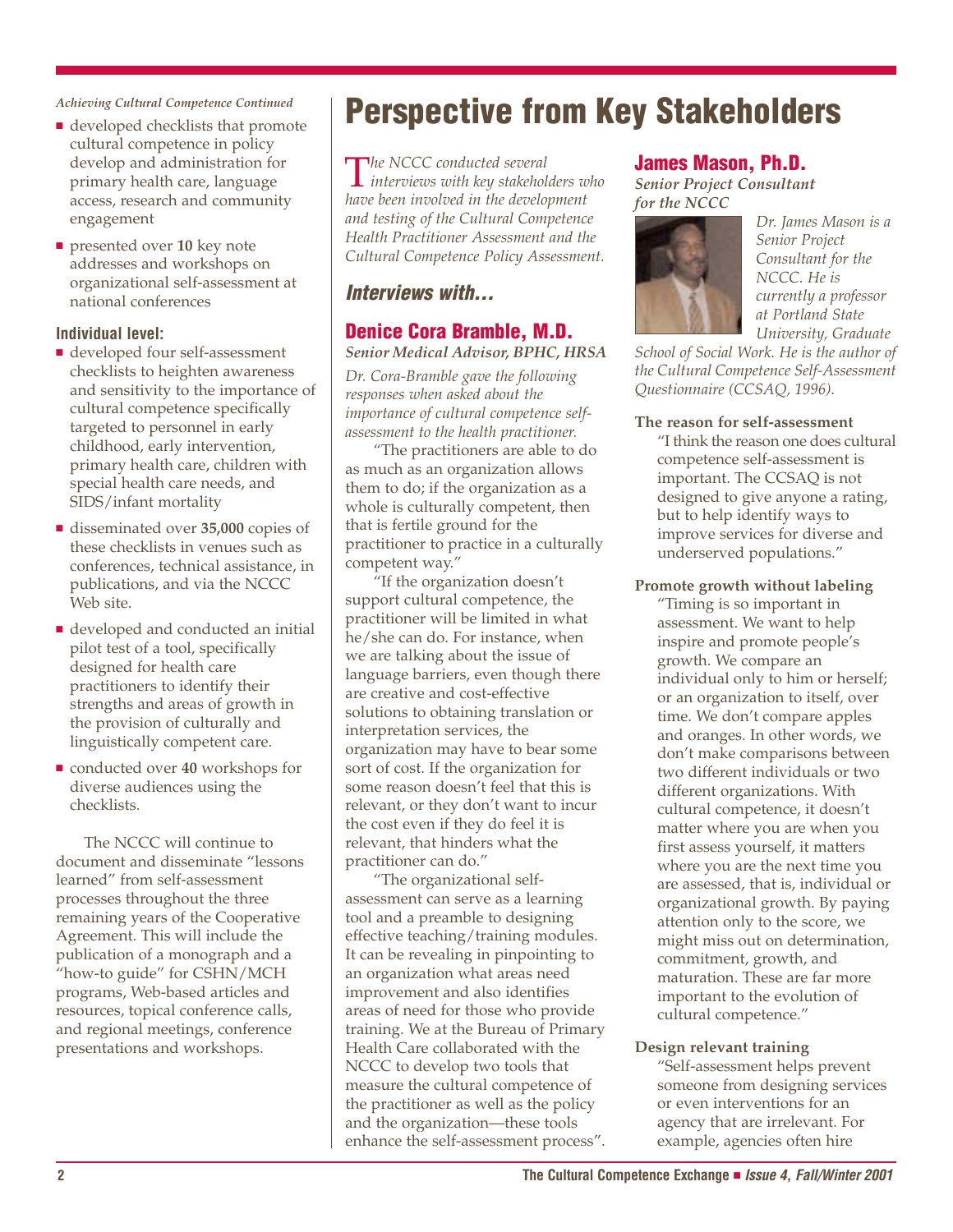trainers they've heard about, that do exciting workshops, but is it what they need? Self-assessment helps make organizations more informed about the marketplace for training, particularly in the area of diversity."

#### **Often, current staff can do it!**

"Assessment helps agencies to identify talents among their current staff, including their ability to conduct training. For example, in any service system, you have people from diverse religious backgrounds, languages, experience, etc. When we seek training, we often bring in an outsider. However, in many cases, there are staff within the agency who have the skills, talent and credibility to offer practical training that meet our needs. Through a cultural competence self-assessment, organizations can identify talents of staff that are often overlooked, especially in larger agencies, where administrators might not know the staff individually."

#### **Win-Win situation…**

"The assessment process can give a sense of validation to staff who may feel unrecognized, underutilized. It gives the agency access to the practical expertise of the staff, who are often working 'in the trenches' and have valuable experiences to share."

### **Fred Swan**

#### *Executive Director, Springfield Southwest Community Health Center*

Fred Swan is the Executive Director of the Springfield Southwest Community Health Center (SSCHC) Inc. in Springfield, Massachusetts. Mr. Swan volunteered his program as the first pilot site for both the Cultural Competence Policy Assessment instrument and the Cultural Competence Health Practitioner Assessment instrument. The site visit was conducted in early August 2001.

Mr. Swan states that he has been a proponent of the Bureau of Primary Health Care's motto of 100% Access, Zero Health Disparities since its inception. "I believe that this philosophy has to have a theoretical framework from which to determine how services will be delivered," said Mr. Swan. He believes that cultural competence provides that framework.

Mr. Swan points out that the diversity of the country has changed dramatically in the past few years, as evidenced by the rapidly expanding immigrant community. "The traditional health care system is not ready", states Mr. Swan, "If you believe in 100% Access and Zero Health Disparities, this dictates that the system be tailored to integrate culturally and linguistically competence practices". He believes that these practices should become the standard way of doing business in the health care system, much like successful businesses that have learned to target specific, diverse populations. Mr. Swan notes that people may make **one** visit to a community health center, but they won't return to receive long-term services unless they have trust and confidence in the health care provider. Mr. Swan sees cultural competence as key to this: "Cultural competence builds trust and confidence in the system. It is cost-effective, morally right, and it makes good business sense".

Mr. Swan points out that one of the reasons that community health centers are cost-effective is due to the fact that comprehensive services are made available to culturally and linguistically diverse populations, thus making early detection of health problems possible, before higher costs are incurred to treat complex diseases.



*Participants in the pilot-testing at SSCHC*

# **The New Mexico Experience**



*Kokopelli*

### **Brief Overview**

The NCCC conducted a statewide cultural competence organizational assessment of the Children's Medical Services, Family Health Bureau, Public Health Division, New Mexico Department of Health. This was a year long, collaborative and multifaceted effort that involved many stakeholders. The NCCC commends New Mexico's Title V/CHSN program for its insight and courage to undertake such a resource intensive process. The process involved:

- collaborative planning;
- convening family/consumer focus groups in five major areas of the state (Albuquerque, Gallup, Roswell, Las Cruces and Espanola);
- site visits to the four health districts;
- personnel and stakeholder training activities;
- administering three versions of the CCSAQ (consumer, practitioner/service provider, administrator) and analyzing a total of 200 questionnaires;
- compiling reports of assessment results statewide and for each of the five districts;

*Continued on page 4*